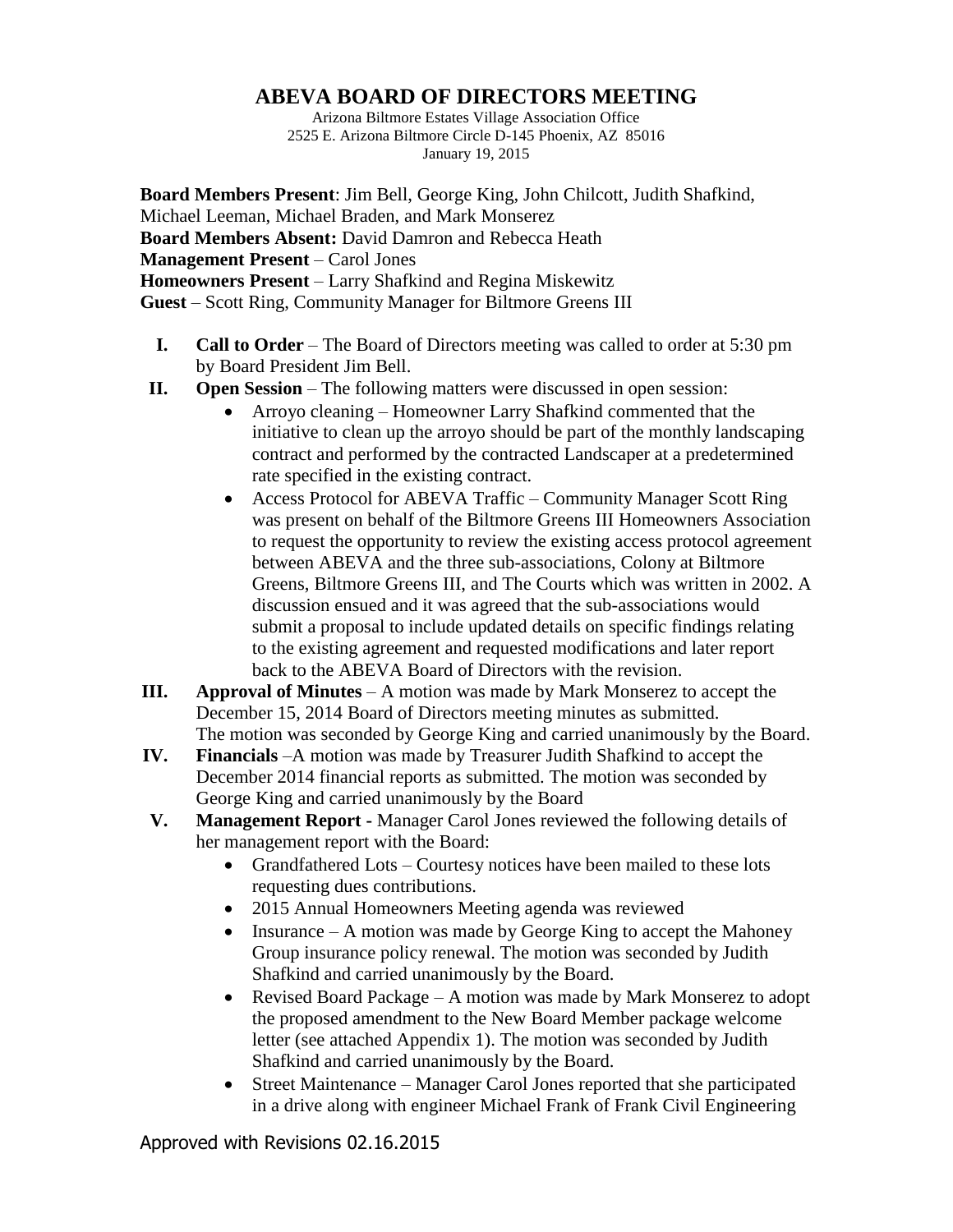and streets in need of maintenance were noted. Carol requested to meet with the ABEVA Finance Committee to review proposed street maintenance expenditure planning.

- Property Taxes Carol Jones reported that she has made progress on the effort to dissolve the existing trust, which is hindering the combination of tax parcels to reduce future tax liabilities for the Association.
- Grand Paseo Per Carol, Chicago Title is researching the title to the Grand Paseo to determine if documentation exists regarding any easements.
- 11 BED A meeting has been scheduled with ABEVA's Legal Committee and the owner of Lot 11 Biltmore Estates Drive. An update will be provided at the next ABEVA Board of Directors Meeting per Carol.
- **VI. Calendar** –The 2015 Annual Homeowners meeting will be held on February 10, 2015 at 6:30 pm and the next regular Board of Directors meeting will be held on February 16, 2015.
- **VII. Adjournment** There being no further business to discuss a motion was made by Mark Monserez to adjourn at 6:30 pm. The motion was seconded by Judith Shafkind and carried unanimously by the Board.

Respectfully Submitted, Jennifer Harris Recording Secretary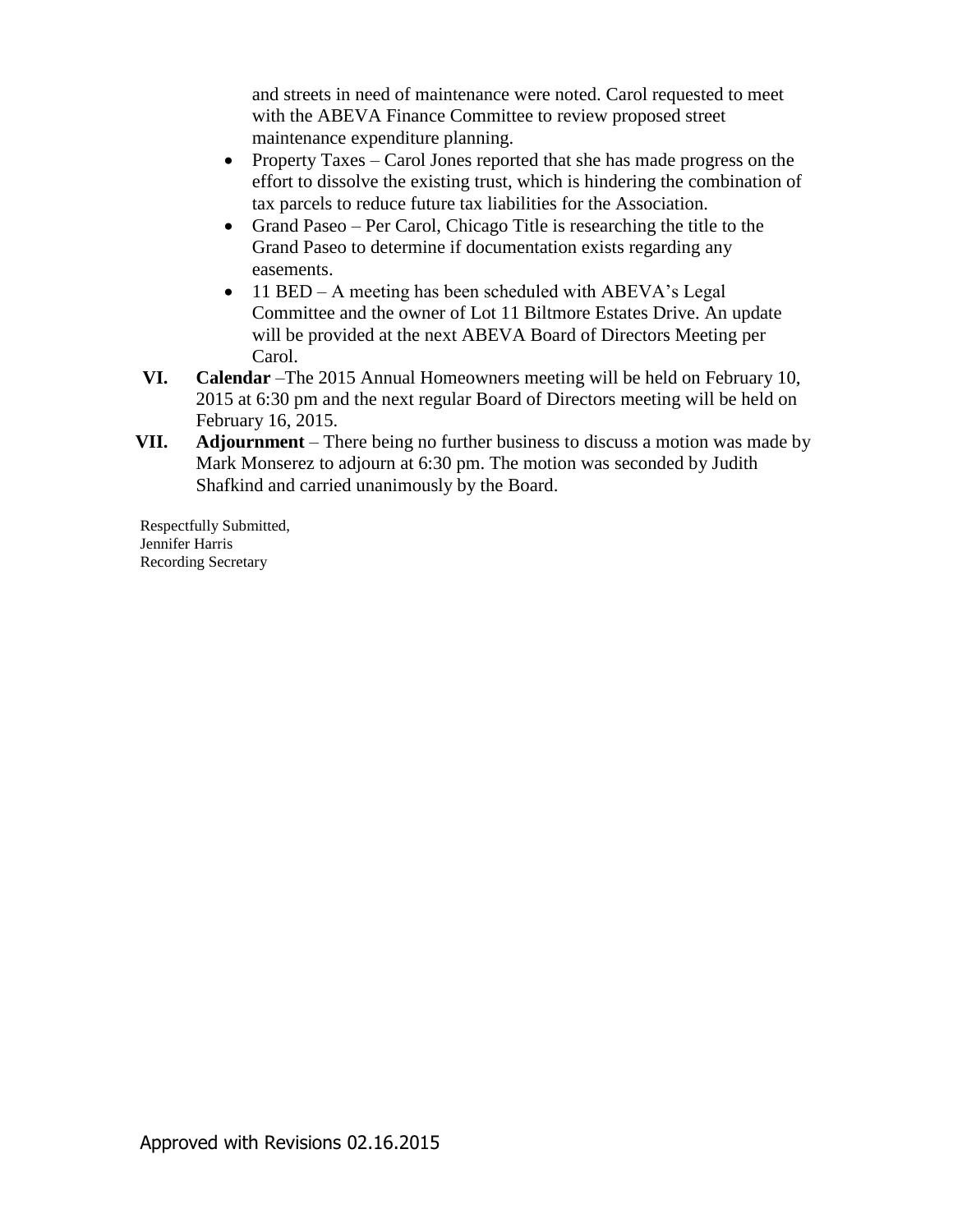## **APPENDIX 1**

Dear Board Member:

Congratulations on your election/appointment to the Board of Arizona Biltmore Estates Village Association (ABEVA). The purpose of this letter is to acquaint you with the standard of conduct that is expected of community association board members in Arizona. The law imposes certain legal obligations on all board members. Failure to fulfill these obligations could lead to a lawsuit against the association, the board, and even you personally. Arizona law requires that you perform your duties as a board member in good faith and with the degree of care that an ordinary prudent person would use under similar circumstances, being at all times loyal to the association and its best interests.

But, in practice, it gets a little more complicated than that. While it's impossible to review every possible situation you might face, here are some basic guidelines to follow. As a board member you must:

- **1.** Act in the association's best interests at all times. Your decisions must be based on what's best for the association as a whole. Making decisions or taking actions that put the interests of yourself, your friends, or your supporters above those of the association or its members may be a breach of your legal duties to the Association.
- **2.** Act with care, including seeking advice from experts when appropriate. When making decisions or taking actions, you must exercise the degree of care than an ordinarily prudent person would under the circumstances. Among other things, this means that if, for example, the board must make a decision involving an issue that no one on the board is an expert on, the board should consult an expert.
- **3.** Act within the scope of your authority. Your authority is defined in the association's governing documents and by applicable state and local law. It's important that you understand the scope of your authority and not exceed it. If a board action violates the duly adopted bylaws, declaration, or other governing documents, or state or local laws, the board may have breached its fiduciary duty and the action may have to be invalidated. An example of this would be failing to comply with procedural requirements for community elections.
- **4.** Act in good faith. Board members' motives must at all times be to further the legitimate best interests of the association. If board members make decisions based on favoritism, discrimination, or malice – or make arbitrary decisions – they're breaching their fiduciary duty. This doesn't mean that the board can't create a rule that affects some members differently from the way it affects others, such as a no-pets rule. It just

Approved with Revisions 02.16.2015